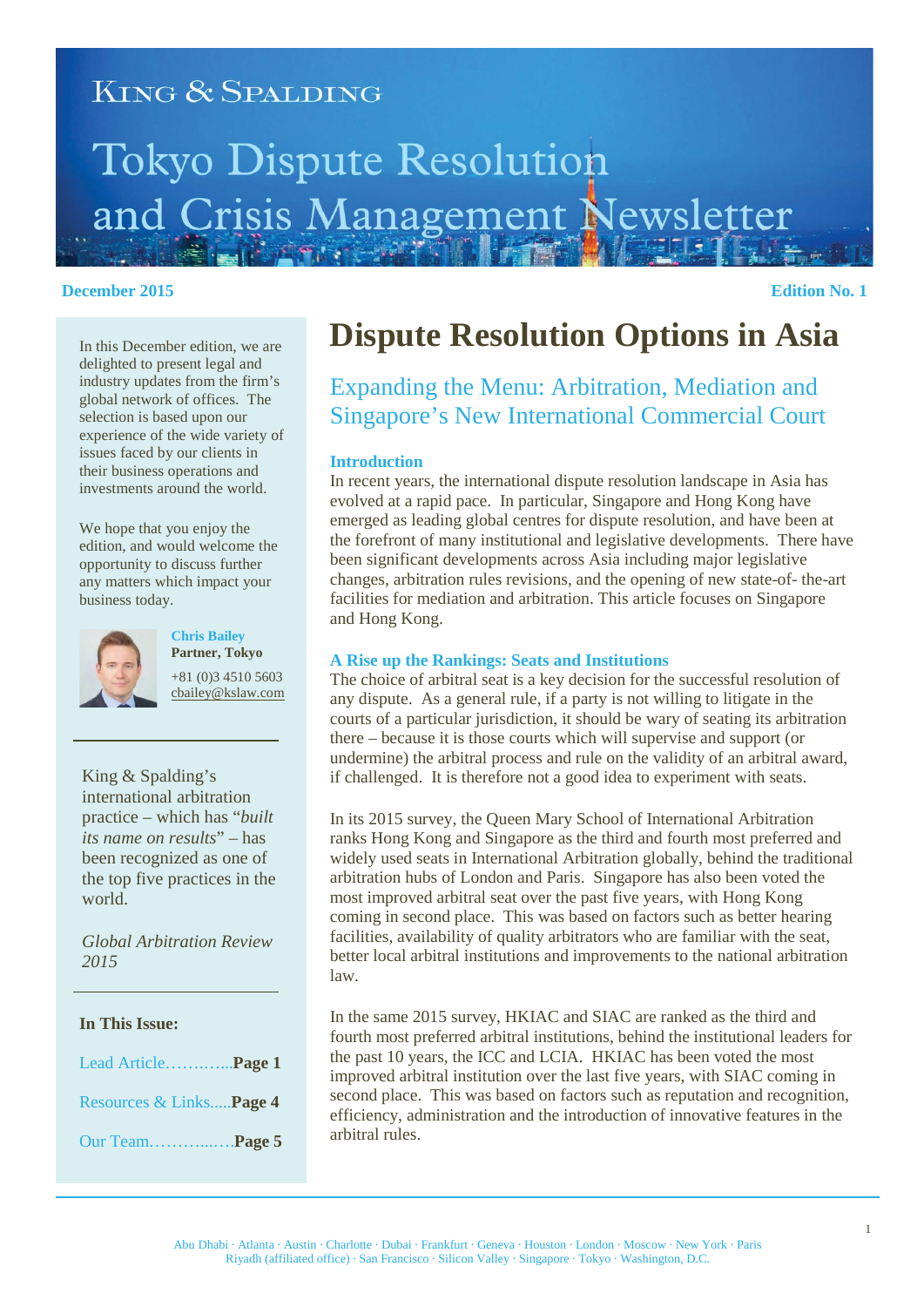Tokyo Dispute Resolution and Crisis Management Newsletter

This increasing preference of HKIAC and SIAC is borne out by the steady rise in cases filed annually at each institution. SIAC has seen the number of new cases rise from 99 in 2008 to 222 in 2014. The number of new fully administered cases filed at HKIAC has risen from 16 in 2010 to 110 in 2014.

#### **New features to the HKIAC and SIAC Arbitration Rules**

In both Singapore and Hong Kong, there has been a pattern of regular revisions to the arbitral rules and laws to pioneer new developments, and to take account of international best practices developed elsewhere.

SIAC substantially revised its rules in 2010 (and further tweaked them in 2013, when it introduced the SIAC Court of Arbitration) and HKIAC conducted a major revision of its rules in 2013. Among the "innovative features" introduced into the SIAC and HKIAC Arbitration Rules were provisions for emergency arbitrators, an expedited procedure, and guidelines on the use of arbitral secretaries.

#### *Emergency Arbitrators*

In July 2010, SIAC became the first arbitral institution based in Asia to introduce emergency arbitrator provisions. HKIAC followed in 2013.

These provisions allow a party to seek interim relief from an emergency arbitrator prior to the constitution of the tribunal and without having to resort to the courts. The SIAC Rules provide for the appointment of an emergency arbitrator within one business day and the HKIAC Rules provide for such an appointment to be made within two days.

As of October 1, 2015, a total of 46 applications for emergency arbitrator relief had been filed with SIAC (27 of which were granted). The procedure has a good track record in terms of both speed and effectiveness: SIAC emergency arbitrator orders or awards have been issued, on average, around 8 to 10 days after hearing the parties, and in some cases only two days after doing so.

The availability of emergency arbitrator relief is particularly useful in situations where interim relief

from a court is either not available or would be ineffective, where confidentiality is a key concern, or where a creative interim solution is sought. The high degree of voluntary compliance with orders and awards of emergency arbitrators has been attributed to the fact that parties do not want to lose credibility before the main tribunal.

#### *Expedited Procedure*

Another innovation introduced by SIAC in 2010 is the expedited procedure. This is a procedure which provides for the arbitration to be determined by a sole arbitrator within six months after being appointed, with a reasoned award in summary form.

Either party may apply for the adoption of the emergency procedure where: (i) the amount in dispute does not exceed SGD 5 million (approx. USD 3.6 million); (ii) the parties agree, or  $(iii)$  in cases of exceptional urgency. A similar provision is contained in the HKIAC Rules.

In Singapore, the expedited procedure has proved popular, with SIAC reporting a total of 216 applications since 2010 (of which 132 were granted). Singapore courts have demonstrated a willingness to uphold the application of the expedited procedure, even where the arbitration agreement was entered into before the expedited procedure was introduced into the SIAC Rules.

#### *Guidelines on Use of Arbitral Secretaries*

HKIAC and SIAC have also responded to concerns regarding the use of tribunal secretaries. In an effort to more clearly define the role of arbitral secretaries, HKIAC has issued detailed provisions and is also offering the services of members of the HKIAC Secretariat to act as tribunal secretaries, while SIAC has introduced a practice note on the appointment of arbitral secretaries.

#### **Developments in Mediation and Litigation**

Looking beyond arbitration, Singapore has recently sought to expand its menu of international dispute resolution offerings, with the launch of the Singapore International Mediation Centre ("**SIMC**") and the Singapore International Commercial Court ("**SICC**") in the last year.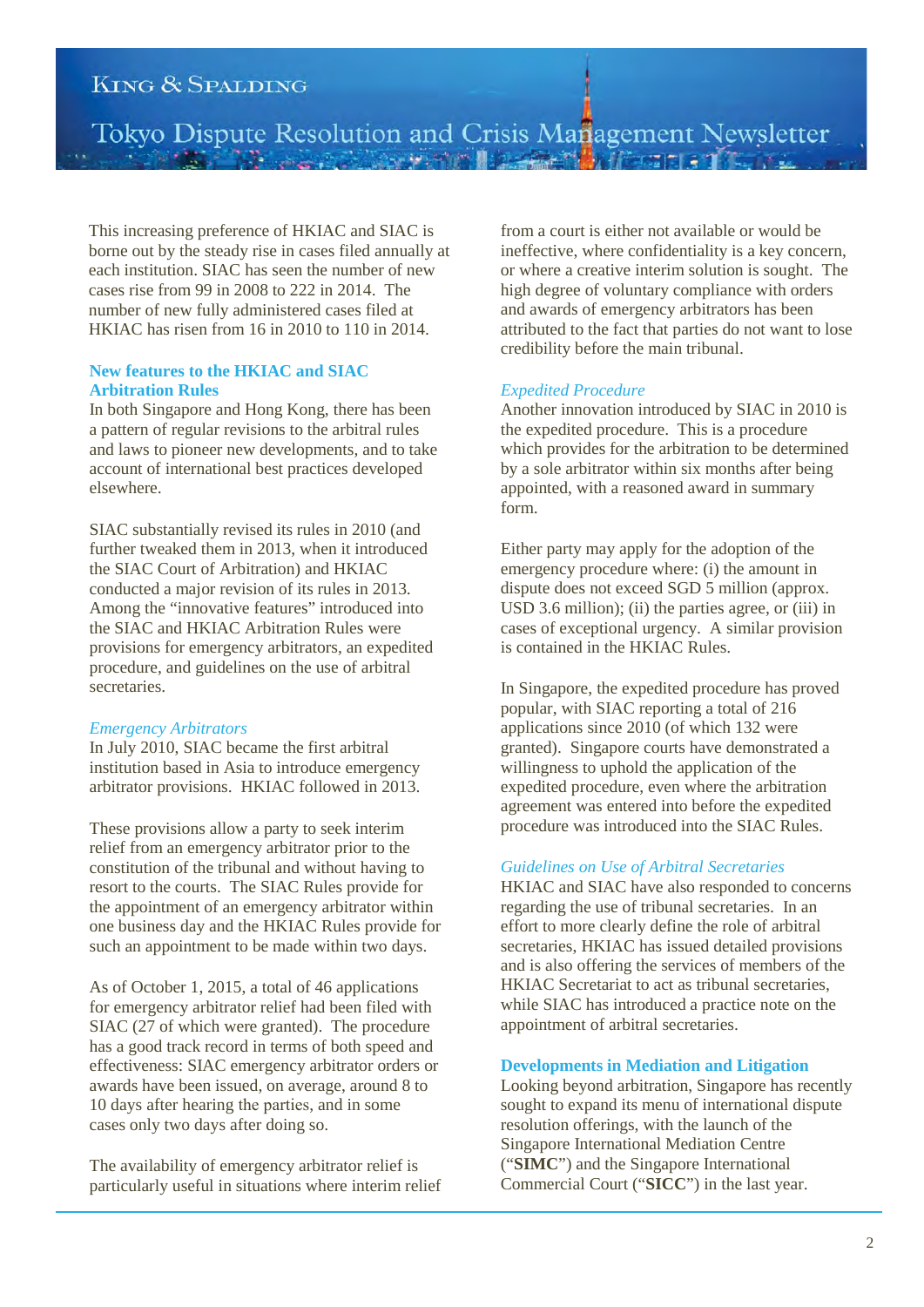Tokyo Dispute Resolution and Crisis Management Newsletter

These developments reflect a deliberate strategy by the Singapore government to build on its success as a hub for international arbitration by expanding its "product lines". The stated goal is that the SIMC and SICC should be complementary of international arbitration and the SIAC.

#### *Singapore International Mediation Centre*

The SIMC was launched in November 2014 and provides mediation services targeted at parties in cross-border commercial disputes, particularly those doing business in Asia. The SIMC maintains an international panel of mediators, as well as a panel of technical experts who can be appointed to assist the mediator in the conduct of the mediation.

An innovative feature of the SIMC is its interaction with the SIAC through a new "Arb-Med-Arb" protocol ("**AMA Protocol**"). The AMA Protocol provides for the use of mediation during the arbitral process, as follows: (i) a dispute will first be filed with the SIAC and the tribunal constituted; (ii) after the exchange of the Notice of Arbitration and Response to the Notice of Arbitration, the arbitration will be stayed pending the outcome of mediation at SIMC, to be completed within eight weeks; (iii) if a settlement is reached, the parties may request that the terms of the settlement be recorded by the tribunal in the form of a consent award; if not, the arbitration will resume.

#### *Singapore International Commercial Court*

The SICC was launched in January 2015, and received its first case in May 2015 (transferred from the Singapore High Court). The SICC operates as a division of the Singapore High Court, with appeals to be heard by the Court of Appeal.

Key features of the SICC include: (i) international judges, (ii) jurisdiction to hear international commercial disputes, (iii) power to join third parties, (iv) representation by foreign lawyers, (v) exclusion or limitation of right of appeal (by agreement), (vi) establishment of foreign law by submissions from counsel, (vii) not bound by domestic rules of evidence, (viii) more limited discovery / disclosure, and (ix) confidentiality.

Thus, the SICC shares some of the perceived advantages of international arbitration, but also some of the advantages of domestic court litigation. At the same time, the SICC lacks key features of arbitration, such as the parties' ability to nominate their arbitrator(s), and crucially, the relative ease of enforcement of arbitral awards.

The SICC is an innovative development, offering parties a hybrid alternative – an Asia-based dispute resolution mechanism which is neither traditional domestic court litigation nor international arbitration. Ultimately, the success of the SICC will be measured by the demand for its services.

#### **Looking Forward**

As regards upcoming developments, SIAC is currently revising its arbitration rules to implement changes to provisions on consolidation and joinder, emergency arbitrators and expedited procedures and investment arbitration, with the revised rules to be released in mid-2016.

In addition, Hong Kong's Law Reform Commission recently recommended that Hong Kong amend its laws to expressly permit third party funding of arbitration, and develop appropriate standards for funders.

#### **About the Authors**

*Simon Dunbar (Partner) and Jia Lin Hoe (Associate) are members of the firm's International Arbitration group in Singapore.*

*The Singapore IA team is led by John Savage (Singapore Managing Partner), who has represented clients in more than 150 international arbitrations in Asia and around the world for more than 20 years. In addition to his work as counsel, John has been a director of the SIAC since 2009 and is one of two Vice-Presidents of the SIAC Court of Arbitration.* 

*Both the team and John have been recognised as elite international arbitration practitioners in the region, earning top tier rankings in Chambers Asia-Pacific 2015 and Chambers Singapore 2015.*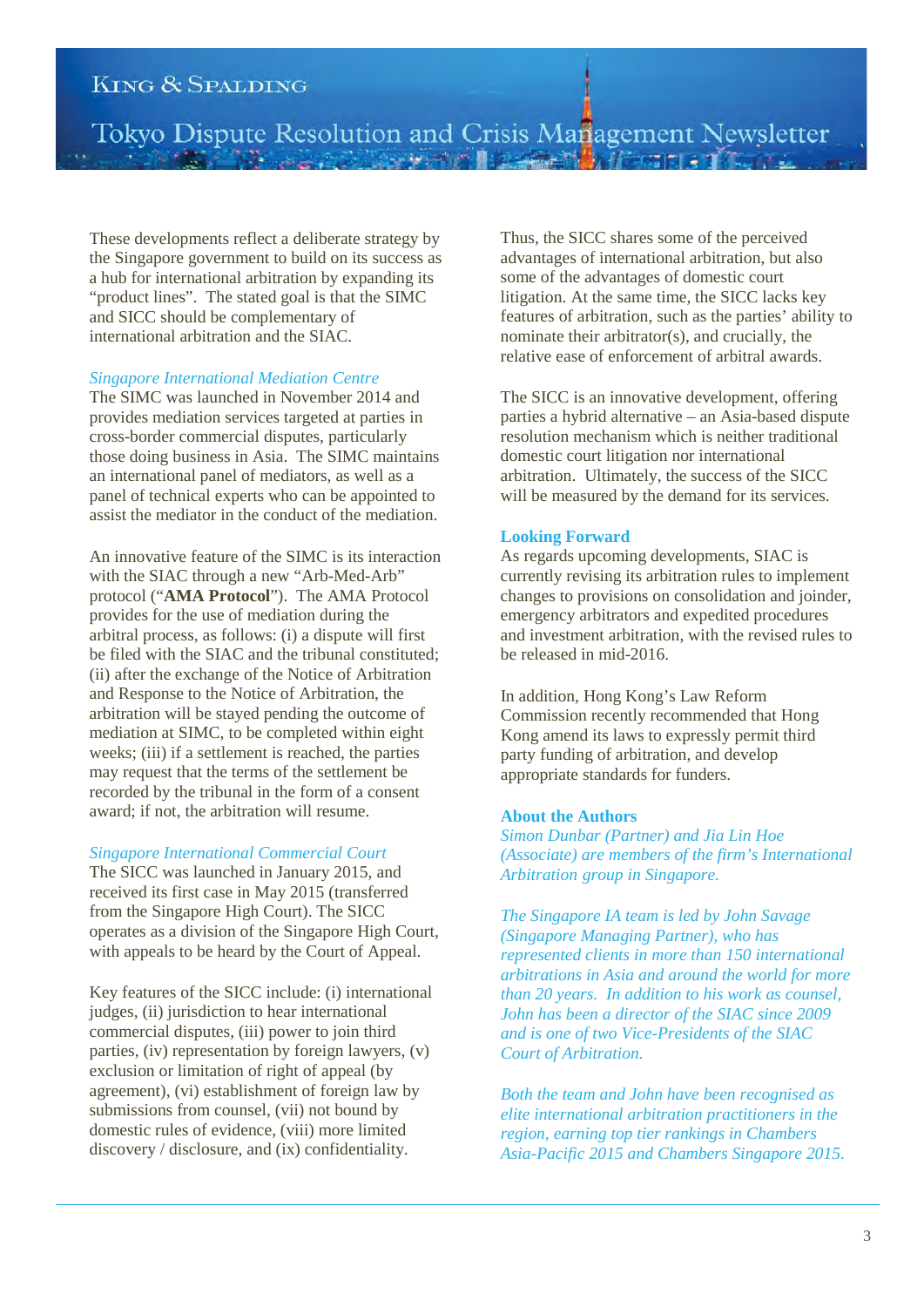# Tokyo Dispute Resolution and Crisis Management Newsletter

### **Resources & Links**

The following is a selection, with links, of recent King & Spalding publications in the Dispute Resolution and Crisis Management space.

## **Legal Updates**

**Arbitration:** US courts adopt different approaches regarding recognition of ICSID awards

**Arbitration:** Recent NY Decisions Bolster Right to Discovery in Aid of Judgments and Awards

**Energy:** US Rulings on ICSID Enforcement Create Uncertainty for Energy and Oil & Gas Investors

**Energy:** Consequential Loss in Energy Commodity **Contracts** 

**Trade:** Trans-Pacific Partnership Agreement Negotiations Conclude After Marathon Session **Litigation:** D.C. Circuit Upholds Privilege Claims Regarding Internal Investigation Documents

**Anti-Trust:** Federal Trade Commission and DOJ Bring Novel Antitrust Merger Challenges

**Investigations:** True Cooperation: DOJ's "Reshaped Conversation" and its Consequences

**Investigations:** DOJ Prioritizes Individual Accountability for Corporate Wrongdoing

**Investigations:** DOJ Loses Argument for FCPA Jurisdiction Based Merely on Accessory Liability

## **King & Spalding News**

**E-learn:** State AG Investigations, Enforcement and Collaboration: What You Need To Know

**E-learn:** What Can You Do When Your Competitor Is Gaining An Illegal Advantage?

**Upcoming Event:** Quarterly Energy Forum: From Climate Change to Anti-Corruption

**Recognition:** National Law Journal Ranks King & Spalding No. 1 on its 2015 "Influence 50" List

**Recognition:** National Law Journal Names Chris Wray a Regulatory and Compliance "Trailblazer"

- **Recognition:** Benchmark names Four Partners among Top 250 Women in Litigation
- **Recognition:** Benchmark names King & Spalding Among Top Litigation Practices in the U.S.

**Recognition:** Chambers UK Recognises King & Spalding London Practice in 2016 Rankings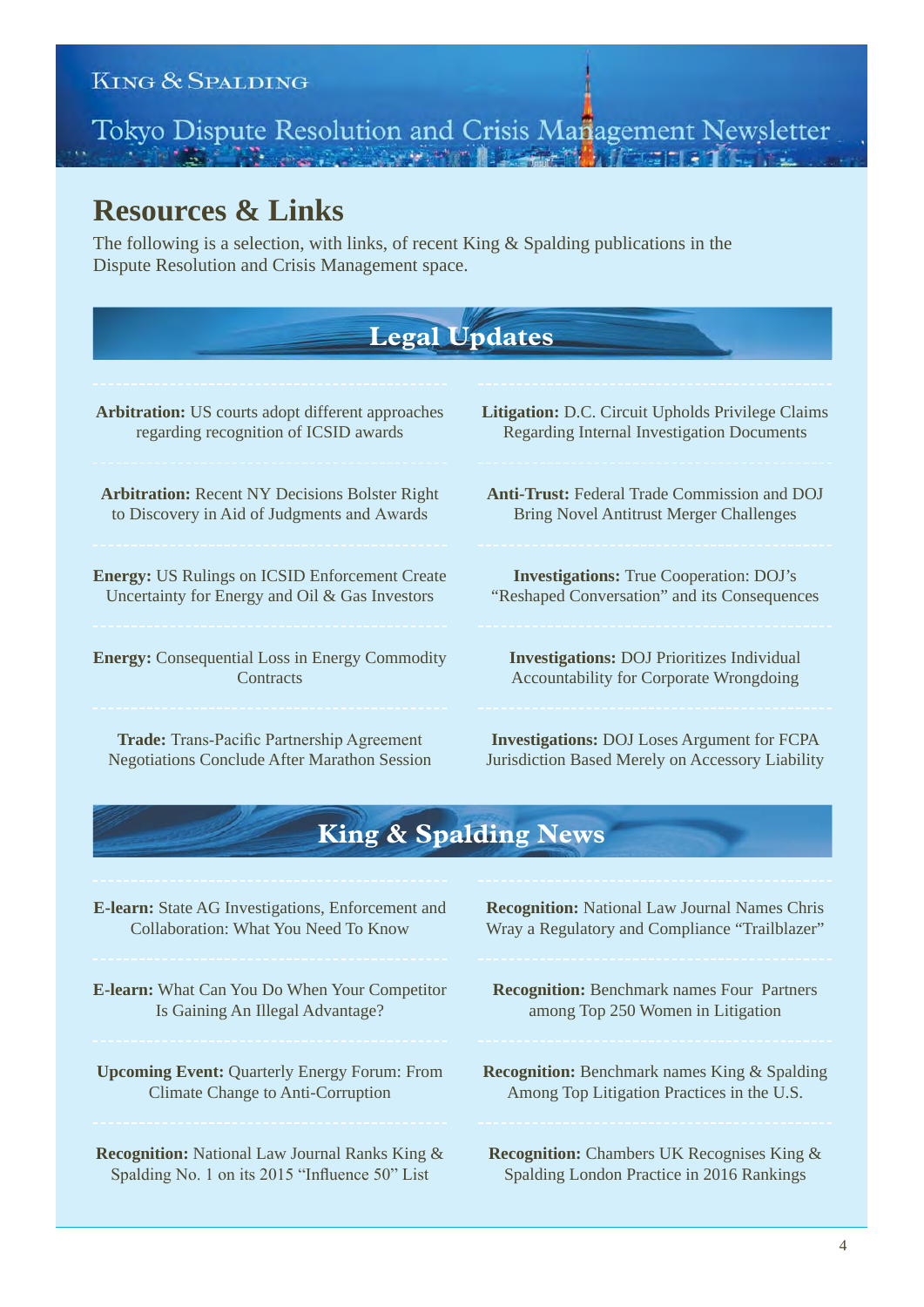Tokyo Dispute Resolution and Crisis Management Newsletter

## **Global Contacts (with links to curricula vitae)**

#### The Tokyo Team



**Chris Bailey** Global Disputes



**John McClenahan** Managing Partner

#### Select International Arbitration Partners



**Ed Kehoe** *New York*



**Stuart Isaacs QC** *London*



**John Savage** *Singapore*



**Guillermo Aguilar-Alvarez** *New York*



**Tom Sprange QC** *London*



**Adrian Cole** *Dubai*

#### Select Other Global Disputes Partners



**Chris Wray** Investigations *Atlanta*



**Jeff Spigel Antitrust** *Washington, D.C.*



**Carol Wood** Toxic Tort *Houston*



**Richard Marooney** Financial Institutions *New York*



**Rupert Lewi** M&A / Projects



**Reggie Smith** *Houston*



**Eric Schwartz** *Paris*



**Ilia Rachkov** *Moscow*



**Steve Orava** International Trade *Geneva*



**Drew Hruska** Regulatory  $Moscov$ 



**Mark Davies** Finance / M&A / Funds



**Doak Bishop** *Houston*



**James Castello** *Paris*



**Jan Schaefer** *Frankfurt*



**Tracie Renfroe** Product Liability *Houston*



**Zack Harmon** White Collar *Washington, D.C.*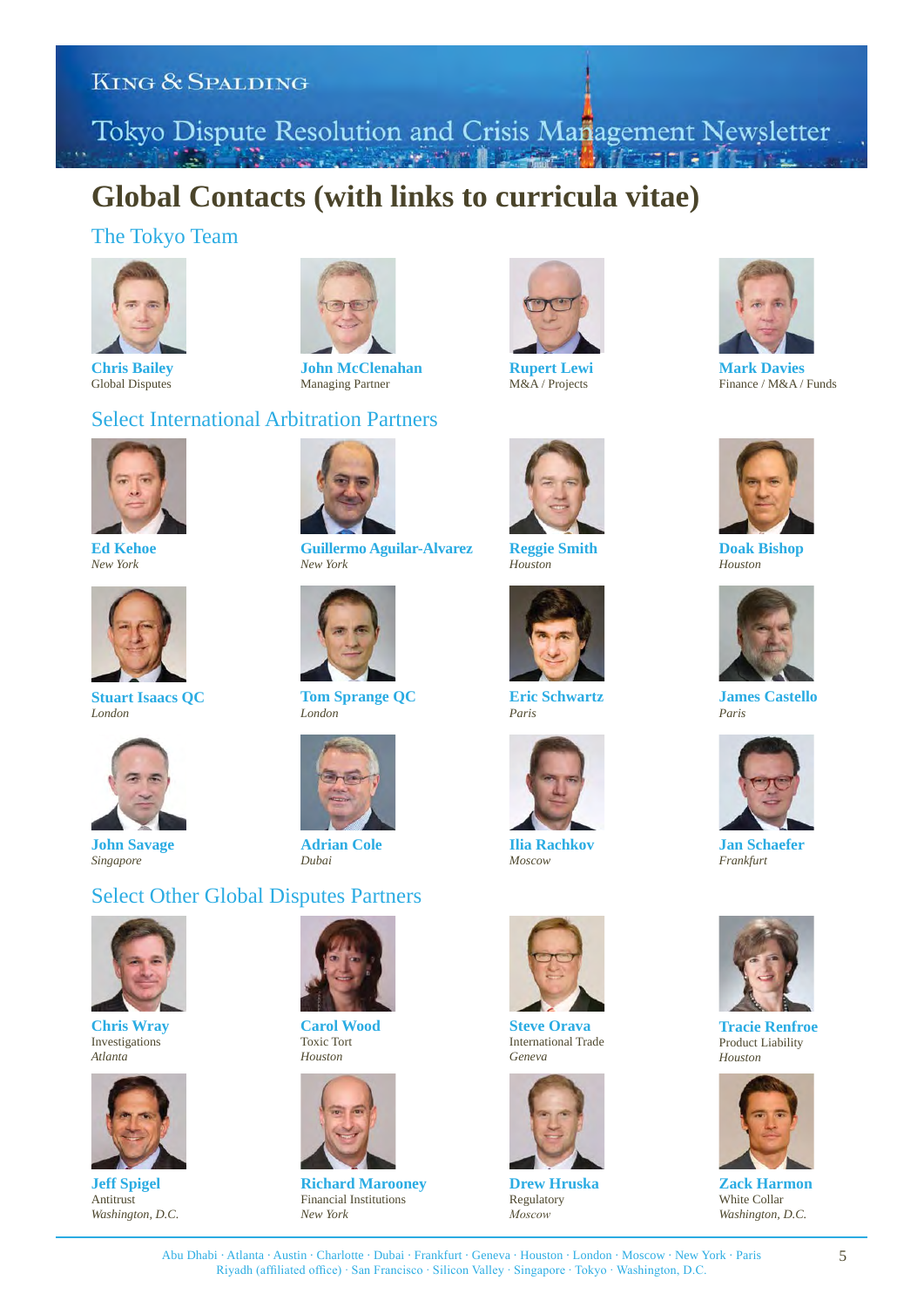

#### **2015年12月** 第1号

本12月号では、当事務所の グローバル・ネットワークか ら法務・業界アップデートを お届け致します。このトピッ クは、全世界で当事務所のク ライアントがその業務や投資 において直面した広範な問題 に関する当事務所の経験に基 づき選択されました。

本号がお役に立つことを願 い、今日において皆様のビジ ネスに影響を及ぼす事項につ いて更に意見交換をさせてい ただく機会を心待ちにしてお ります。



クリス・ベイリー 東京オフィス パートナー +81 (0)3 4510 5603 cbailey@kslaw.com

King & Spalding の国際仲裁 業務は、「実績に基づき名 **声を高めており」世界でト** ップ5に入ると評されてい ます。

*Global Arbitration Review 2015* 

#### 目次:

本文....................1ページ 資料&リンク ........ 4 ページ 当事務所チーム....5ページ アジアにおける紛争解決の選択肢

選択肢の拡大:仲裁、調停、そしてシンガポールの 新たな国際商事裁判所

#### はじめに

近年、アジアにおける国際紛争解決の状況が急速に進化しています。特に、 シンガポールと香港が、紛争解決の主導的なグローバル・センターとして 浮上しており、多くの組織上および法制定上の進展の最前線となっていま す。大幅な法改正、仲裁規則の改訂、そして調停や仲裁のための新たな最 先端の施設の開設を含め、アジア全体で重要な進展がありました。本稿で は、シンガポールと香港を取り上げます。

#### 評価の向上:仲裁地および仲裁機関

仲裁地の選択は、紛争解決に成功するための重大な決定事項です。原則と して、当事者が、ある法域の裁判所における訴訟を望まない場合、その地 を仲裁地とすることには慎重になるべきです。なぜなら、仲裁判断の有効 性に異議が唱えられた際に当該事項に関する仲裁手続および規則を監督 し、それを支持する(あるいは、台無しにする)のは、その地の裁判所で あるからです。したがって、仲裁地について実験的な試みをするのは、得 策ではありません。

ロンドン大学クイーン・メアリー校の国際仲裁科は、その2015年の調査に おいて、国際仲裁において最も好ましく広く用いられている仲裁地として、 伝統的に仲裁の中心地であるロンドンとパリに続き、香港とシンガポール を第3位と第4位として評価しました。また、シンガポールは、過去5年 間において最も改善された仲裁地として投票により選出され、香港は第2 位でした。これは、ヒアリング設備の向上、仲裁地に精通する質の高い仲 裁人が利用可能であること、現地仲裁機関の向上、国内仲裁法の改善等の 要因に基づくものです。

同じ2015年の調査において、最も望ましい仲裁機関として、過去10年に おいてリーダー的な機関であった ICC (国際商業会議所)と LCIA (ロンド ン国際仲裁裁判所)に続き、HKIAC (香港国際仲裁センター)と SIAC (シンガポール国際仲裁センター)が第3位と第4位に選ばれました。 HKIACは、過去5年間で最も改善された仲裁機関として投票により選出さ れ、SIACが第2位でした。これは、評判や認知度、効率、運営、および仲 裁規則における革新的な機能の導入等の要因に基づいています。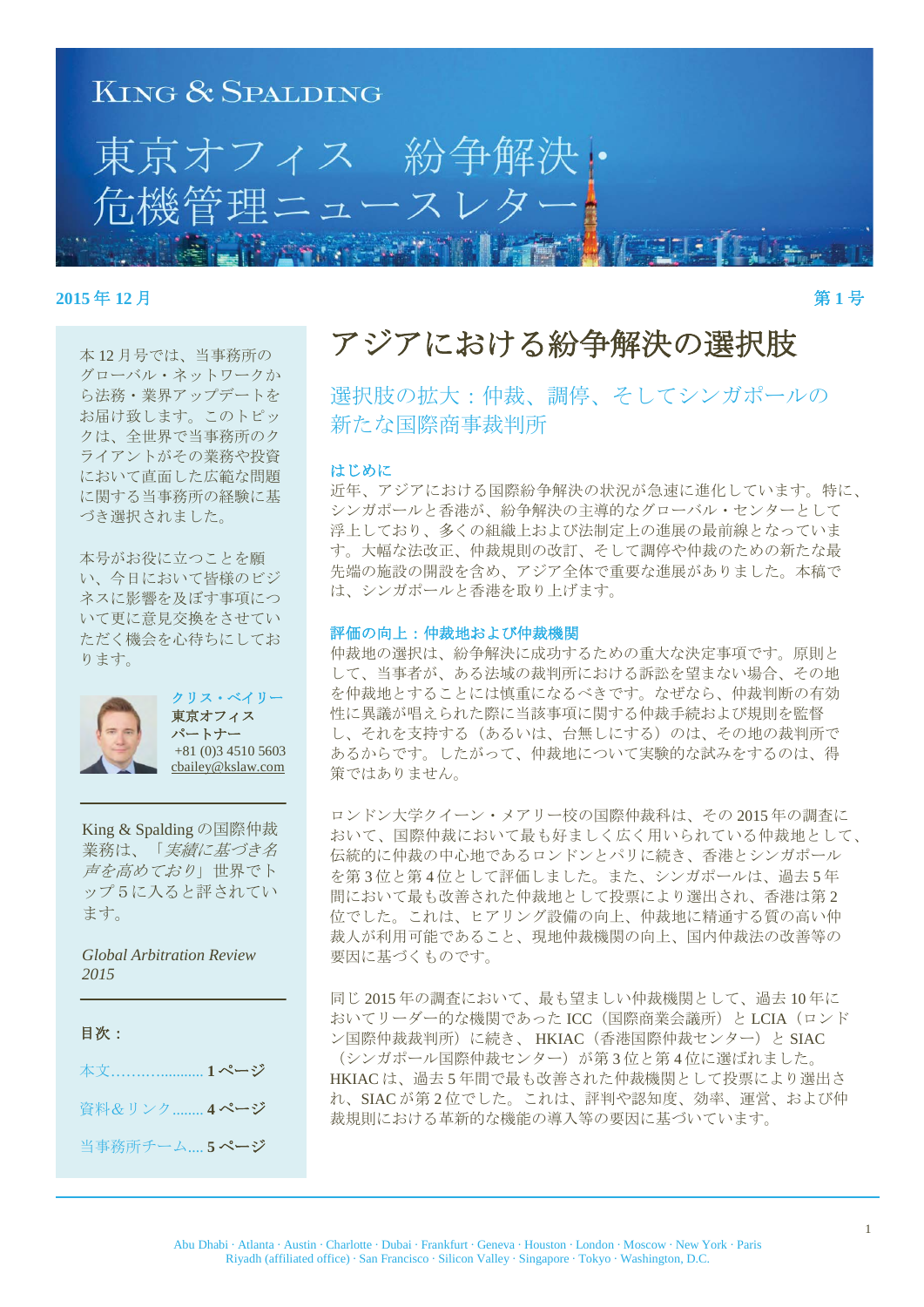

このような HKIAC と SIAC の人気の上昇は、各機関 における年間手続開始件数の安定した増加によって 裏付けられています。SIACにおける新規事件数は、 2008年の99件から2014年には222件に増加しまし た。HKIACにおける年間手続開始件数は、2010年の 16件から2014年には110件に上昇しました。

#### **HKIAC と SIAC の仲裁規則における新たな機能**

シンガポールと香港の両方において、仲裁規則お よび法律について、新たな展開をもたらし、他の 地域で考案された国際的な最善の実務を反映する ため、一連の規則上の改正が行われました。

SIAC は、2010年に規則を大幅に改訂し (2013年 にも微調整を加え、その際に SIAC 仲裁裁判所が誕 生しました。)、HKIACは2013年に規則の大幅 な改訂を実施しました。SIAC と HKIAC の仲裁規 則に導入された「革新的な機能」の一つが、緊急 仲裁人の規定、簡易手続、および仲裁事務官の利 用に関するガイドラインです。

#### **堅急仲裁人**

2010年7月、SIACは、緊急仲裁人規定を導入した アジアで最初の仲裁機関となりました。2013年に は HKIAC もこれに続きました。

この規定により、当事者は、仲裁廷が設置される 前に、裁判所への申立てを要さず、緊急仲裁人に 対して、暫定的な救済を求めることができます。 SIAC 規則は、1営業日以内の緊急仲裁人の任命を 定めており、HKIAC 規則は、2日以内の任命を定 めています。

2015年10月1日現在、緊急仲裁人による救済を求 めて合計46件の申請が行われました(うち、27件 において救済が与えられました)。この手続は、 スピードと効果の両面で良い結果を残していま す: SIAC 緊急仲裁人命令または裁定は、ヒアリン グ後、平均でおおよそ8日から10日後に発せられ ており、わずか2日後に発せられている場合もあ ります。

緊急仲裁人による救済が利用できることは、特に、 裁判所による暫定的な救済が利用できないか、役 に立たない場合、秘密保持が重要な場合、あるい は例のない暫定的な解決策が求められる場合に有 用です。緊急仲裁人の命令や裁定に自発的に応じ る頻度が高いのは、当事者が、主要な争点に関す

る仲裁廷を前に信用を失いたくないという事実に よるものです。

#### 簡易手続

2010年に SIAC によって導入された別の革新的な 手段は、簡易手続です。これは、仲裁が1名のみ の仲裁人によって、任命後6ヶ月以内に、簡略的 な形式による理由付きの裁定をもって決せられる という手続です。

いずれの当事者も、(i) 紛争の金額が5百万シンガ ポールドル (約360万米ドル)を上回らないか、 (ii) 両当事者が合意するか、または(iii) 例外的な緊 急事熊である場合に、緊急手続の採用を申請する ことができます。同様の規定が、HKIAC規則にも 含まれています。

シンガポールでは、簡易手続の評判は良く、SIAC は、2010年以降合計 216 件の申請があった (その うち、132件で手続が認められた)と報告していま す。シンガポールの裁判所は、簡易手続が SIAC 規 則に導入される前に仲裁に関する合意がなされた 場合であっても、簡易手続の採用を認める意向を 示しています。

#### 仲裁事務官の利用に関するガイドライン

HKIAC と SIAC は、仲裁廷の事務官の利用に関す る懸念にも対処しています。仲裁事務官の役割を より明確に規定する試みとして、HKIACは詳細な 規定を定め、また、HKIAC 事務局の職員に仲裁廷 事務官の任務を行わせています。一方、SIACは、 仲裁事務官の任命について実務上の扱いを発表し ています。

#### 調停および訴訟における進展

仲裁以外に目を向けると、シンガポールでは、最 近、国際紛争解決策の提供を拡大しようとしてお り、昨年、シンガポール国際調停センター (「SIMC」)およびシンガポール国際商事裁判所 (「SICC」)を開設しました。

これらの進展には、「商品ライン」を拡大するこ とにより国際仲裁の中心地としての成功を積み重 ねていくためのシンガポール政府による意図的な 戦略が現れています。目標として、SIMCとSICC が国際仲裁および SIAC を補うものとなることが掲 げられています。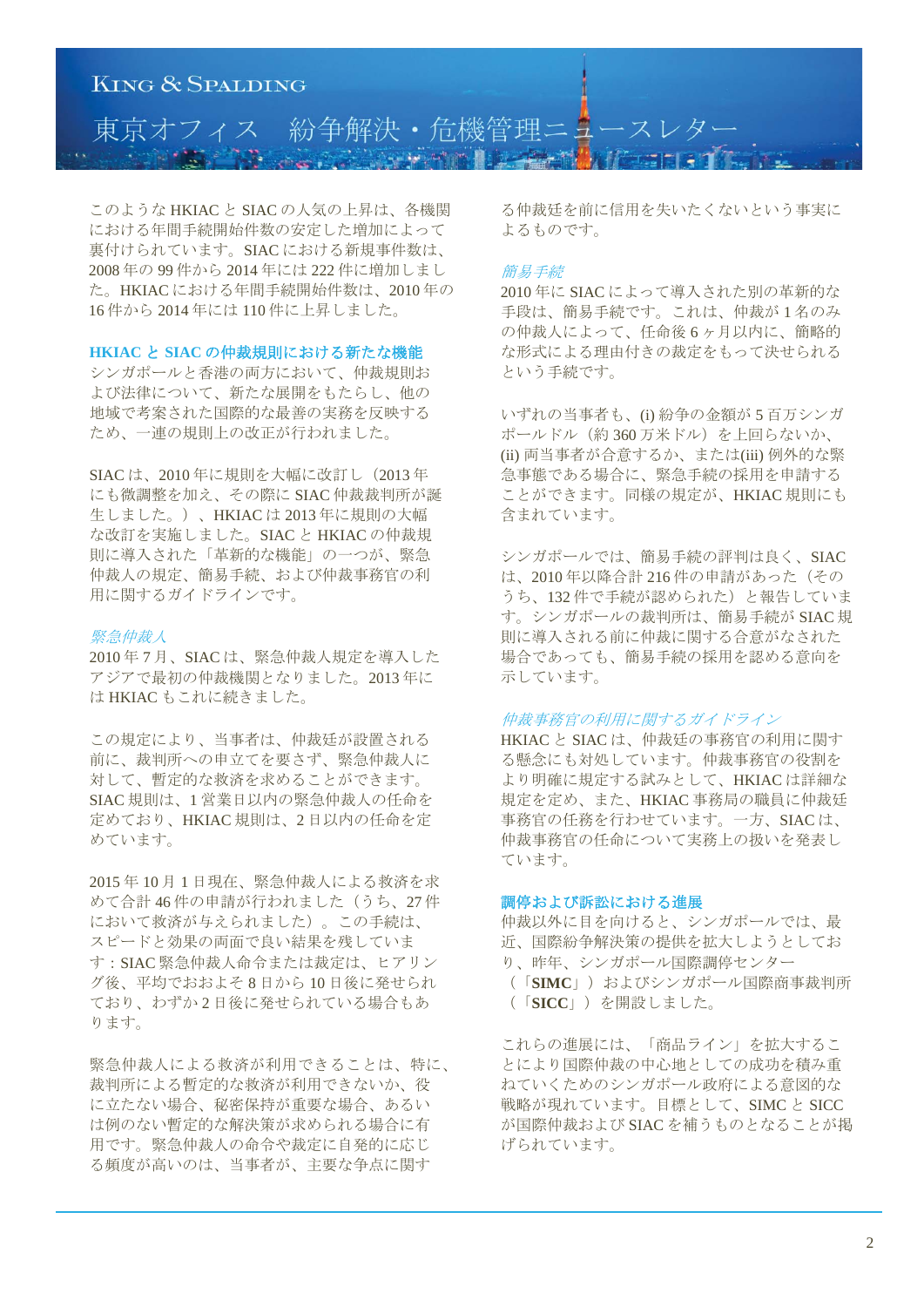

#### シンガポール国際調停センター

SIMC は、2014年11月に開設され、特にアジアに おいてビジネスを営れクロスボーダーの商事紛争 の当事者をターゲットとした調停サービスを提供 しています。SIMCは、国際的な調停人パネル、お よび調停に際して調停人の補佐として任命可能な 技術専門家のパネルを有しています。

SIMCの革新的な機能は、新たな「Arb-Med-Arb」 プロトコル (「AMA プロトコル」) による SIAC との関わりです。AMAプロトコルは、次のような 仲裁手続中の調停の利用を定めています: (i) まず、 SIACに対して係争についての申立てがなされ、仲 裁廷が設置されます。(ii) 仲裁通知と仲裁通知応答 書が交換された後、SIMCにおける調停の結果が出 るまでの間 (8 週間以内に完了)、仲裁手続は一時 停止されます。(iii) 和解が成立した場合には、両 当事者は、和解条項が、同意裁定の形で仲裁廷に よって記録されることを求めることができ、和解 が成立しなかった場合には、仲裁が再開されます。

#### シンガポール国際商事裁判所

SICC は、2015 年 1 月に開設され、2015 年 5 月に最 初の事件を(シンガポール高等裁判所からの移送 により)受理しました。SICCは、シンガポール高 等裁判所の一部門として運営されており、控訴は、 控訴裁判所によって審理されます。

SICCの主要な特長として、次のような点が挙げら れます: (i) 国際的な裁判官、(ii) 国際商事紛争を審 理するための管轄権、(iii) 第三者を参加させる権 限、(iv) 外国弁護士による代理、(v) (合意による) 上訴権の排除または制限、(vi) 弁護士の提出物によ る外国法の証明、(vii) 証拠に関する国内規則に拘 束されないこと、(viii) より限定的な証拠開示手続 /開示、および(ix) 秘密保持。

このように、SICCは、国際仲裁の長所として認識 されている点ばかりでなく、国内裁判所における 訴訟の長所も兼ね備えています。一方、当事者が 仲裁人を指名できる点、そして肝心なこととして、 仲裁判断が比較的簡単に執行できるなどの仲裁の 主要な機能は、SICCは備えていません。

SICCは革新的な進展であり、当事者にハイブリッ ドな選択肢、すなわち、従来型の国内の裁判所に おける訴訟でも国際仲裁でもないアジアでの紛争 解決手段をもたらします。最終的には、SICCの成 否は、そのサービスの需要によって判断されるこ とでしょう。

#### 将来に向けて

今後の展開としては、SIACは、統合や併合、緊急 仲裁人、および簡易手続、ならびに投資について の仲裁に関する規定の変更を実施するため、仲裁 規則の改正を現在行っているところあり、改正後 の規則は2016年半ばに発表される予定です。

また、香港の法改革委員会が最近、第三者による 仲裁資金提供を明確に許可し、資金提供者につい ての適切な基準を設定するための法律の改正を推 奨しました。

#### 著者について

サイモン・ダンバー (パートナー) およびジア・ リン・ホー (アソシエート) は、シンガポールに おける当事務所の国際仲裁グループのメンバーで 方。

シンガポールの国際仲裁チームは、ジョン・サベ ージ (シンガポールのマネージング・パートナー) が率いており、同氏は、20 年以上にわたり、アジ および世界における150 件超の国際仲裁事件にお いてクライアントの代理を務めてきました。弁護 士としての業務に加えて、同氏は2009年以来、 SIAC の理事を務めており、SIAC 仲裁裁判所の2名 の副所長のうちの一人でもあります。

同チームも同氏も、地域におけるトップの国際仲 ᑓ㛛ᐙ࡚ࡋㄆࠊࡾ࠾࡚ࢀࡽࡵ*Chambers Asia-Pacific 2015 および Chambers Singapore 2015 におい* てト位にランクされています。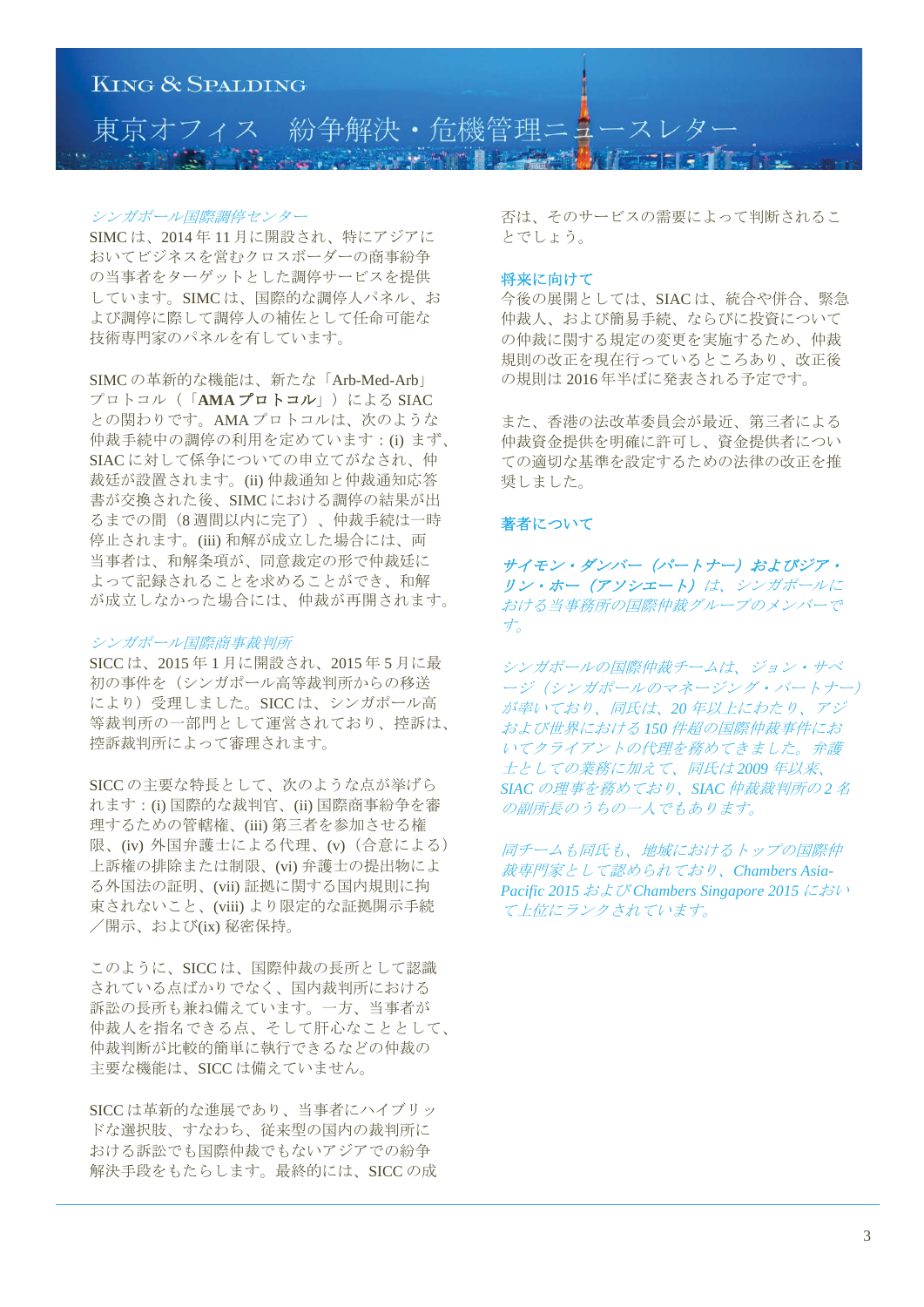

## 資料&リンク

以下は、紛争解決・危機管理に関するコーナーにおける最近のKing & Spaldingの発表記 事から選りすぐったものです(下記リンクをご参照ください)。



## 当事務所ニュース

Eラーニング:州によるAG調査、執行および協力: 知っておくべきこと

Eラーニング:競合業者が違法な便益を得ている 場合に何ができるか?

イベント予告:四半期エネルギー・フォーラム:気 候変動から腐敗対策まで

評価: National Law Journal が2015年の「影響力ト ップ50」のリストでKing & Spaldingを第1位にランク

評価: National Law Iournalが、クリス・レイを規制 およびコンプライアンスの分野の「先駆者」と評す

- 評価: Benchmarkが、訴訟分野のトップ250の女性 弁護士から4名のパートナーを選出
- 評価:Benchmarkが、米国のトップ訴訟事務所の 一つにKing & Spaldingを選出

評価: Chambers UKが、King & Spalding ロンドン・ オフィスを2016年度ランキングにリストアップ